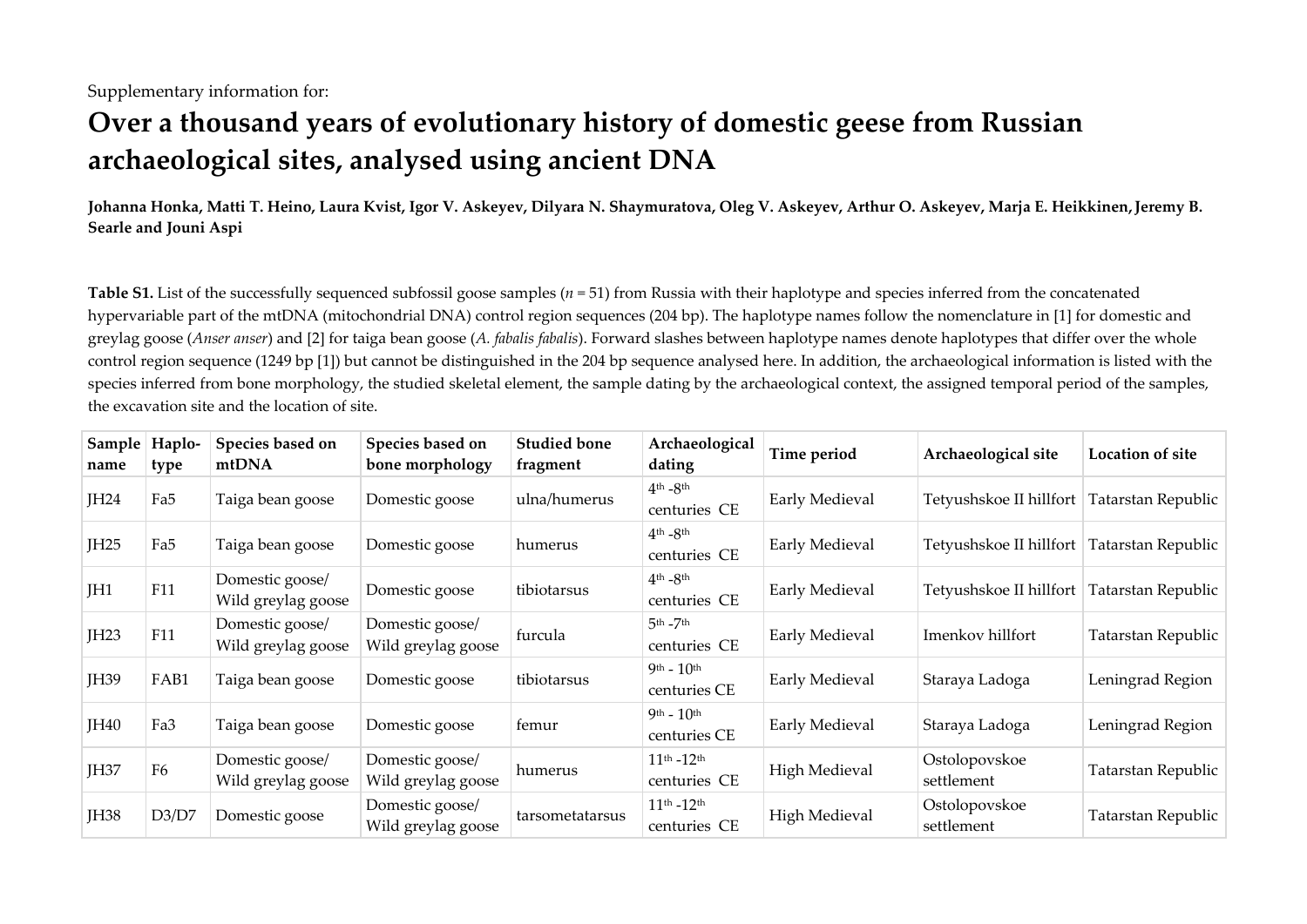| <b>IH29</b>      | Fa6            | Taiga bean goose                      | Domestic goose/<br>Wild greylag goose | femur           | $11^{th} - 13^{th}$<br>centuries CE               | <b>High Medieval</b> | Bilyarsk (Defensive<br>moat location-<br>peripherals of<br>settlement) | Tatarstan Republic        |
|------------------|----------------|---------------------------------------|---------------------------------------|-----------------|---------------------------------------------------|----------------------|------------------------------------------------------------------------|---------------------------|
| <b>IH30</b>      | D3/D7          | Domestic goose                        | Domestic goose                        | humerus         | $12^{th} - 13^{th}$<br>centuries CE               | <b>High Medieval</b> | Bilyarsk (Palace lord<br>location - downtown)                          | Tatarstan Republic        |
| <b>JH31</b>      | D3/D7          | Domestic goose                        | Domestic goose                        | tibiotarsus     | $12^{th} - 13^{th}$<br>centuries CE               | <b>High Medieval</b> | Bilyarsk (Palace lord<br>location - downtown)                          | Tatarstan Republic        |
| JH <sub>56</sub> | D4/D5          | Domestic goose                        | Domestic goose/<br>Wild greylag goose | ulna            | $12^{th} - 13^{th}$<br>centuries CE               | <b>High Medieval</b> | Elabuga hillfort                                                       | Tatarstan Republic        |
| <b>JH28</b>      | D4/D5          | Domestic goose                        | Domestic goose                        | sternum         | $13^{th} - 14^{th}$<br>centuries CE               | <b>High Medieval</b> | Bagaevskoe<br>settlement                                               | Saratov Region            |
| JH47             | D3/D7          | Domestic goose                        | Domestic goose/<br>Wild greylag goose | humerus         | $13^{\text{th}} - 14^{\text{th}}$<br>centuries CE | <b>High Medieval</b> | Nizhny Novgorod<br>Kremlin                                             | Nizhny Novgorod<br>Region |
| <b>IH48</b>      | D3/D7          | Domestic goose                        | Domestic goose/<br>Wild greylag goose | tibiotarsus     | $13^{th} - 14^{th}$<br>centuries CE               | <b>High Medieval</b> | Nizhny Novgorod<br>Kremlin                                             | Nizhny Novgorod<br>Region |
| JH49             | D4/D5          | Domestic goose                        | Domestic goose/<br>Wild greylag goose | tarsometatarsus | $13^{th} - 14^{th}$<br>centuries CE               | <b>High Medieval</b> | Nizhny Novgorod<br>Kremlin                                             | Nizhny Novgorod<br>Region |
| JH50             | D4/D5          | Domestic goose                        | Domestic goose/<br>Wild greylag goose | tibiotarsus     | $13^{th} - 14^{th}$<br>centuries CE               | <b>High Medieval</b> | Bulgar                                                                 | Tatarstan Republic        |
| <b>IH51</b>      | F <sub>6</sub> | Domestic goose/<br>Wild greylag goose | Domestic goose/<br>Wild greylag goose | tibiotarsus     | $13^{th} - 14^{th}$<br>centuries CE               | <b>High Medieval</b> | Bulgar                                                                 | Tatarstan Republic        |
| <b>IH52</b>      | Fa3            | Taiga bean goose                      | Domestic goose/<br>Wild greylag goose | ulna            | $13^{th} - 14^{th}$<br>centuries CE               | <b>High Medieval</b> | Bulgar                                                                 | Tatarstan Republic        |
| <b>IH53</b>      | D4/D5          | Domestic goose                        | Domestic goose<br>/Wild greylag goose | tarsometatarsus | $13^{th} - 14^{th}$<br>centuries CE               | <b>High Medieval</b> | Bulgar                                                                 | Tatarstan Republic        |
| <b>JH32</b>      | D3/D7          | Domestic goose                        | Domestic goose                        | humerus         | 15 <sup>th</sup> century CE Late Medieval         |                      | Toretskoe settlement                                                   | Tatarstan Republic        |
| <b>JH33</b>      | D3/D7          | Domestic goose                        | Domestic goose                        | humerus         | 15 <sup>th</sup> century CE   Late Medieval       |                      | Toretskoe settlement                                                   | Tatarstan Republic        |
| <b>IH34</b>      | D3/D7          | Domestic goose                        | Domestic goose                        | humerus         | 15 <sup>th</sup> century CE Late Medieval         |                      | Toretskoe settlement                                                   | Tatarstan Republic        |
| <b>IH35</b>      | F <sub>6</sub> | Domestic goose/<br>Wild greylag goose | Domestic goose                        | humerus         | 15 <sup>th</sup> century CE   Late Medieval       |                      | Toretskoe settlement                                                   | Tatarstan Republic        |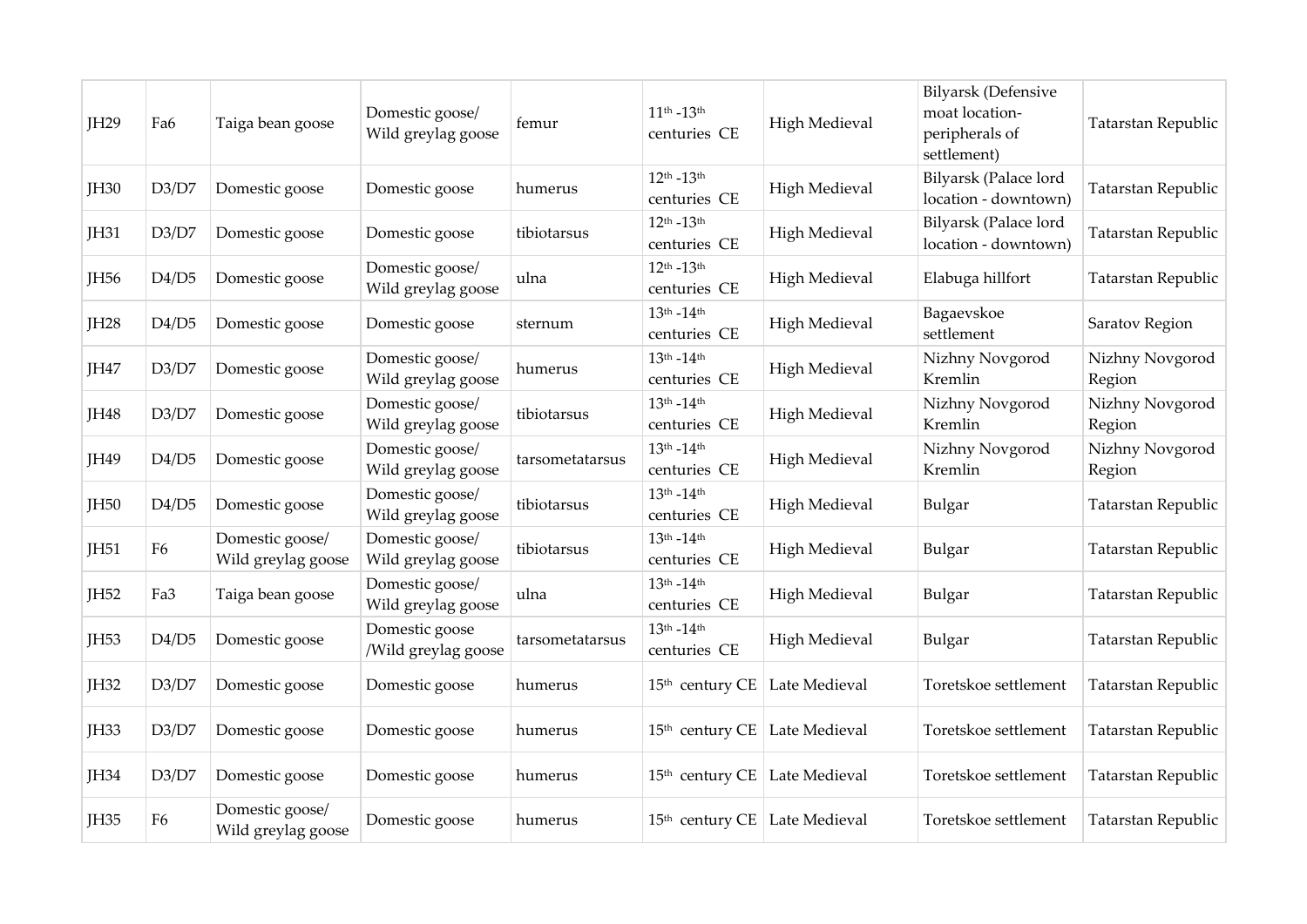| JH16            | D4/D5 | Domestic goose                                                           | Domestic goose | radius      | $16^{th} - 17^{th}$<br>centuries CE               | Early Post-Medieval | Kazan city (territory<br>of Kazan University) | Tatarstan Republic |
|-----------------|-------|--------------------------------------------------------------------------|----------------|-------------|---------------------------------------------------|---------------------|-----------------------------------------------|--------------------|
| JH17            | D4/D5 | Domestic goose                                                           | Domestic goose | humerus     | $16^{th}$ - $17^{th}$<br>centuries CE             | Early Post-Medieval | Kazan city (territory<br>of Kazan University) | Tatarstan Republic |
| <b>IH18</b>     | D4/D5 | Domestic goose                                                           | Domestic goose | humerus     | $16^{th} - 17^{th}$<br>centuries CE               | Early Post-Medieval | Kazan city (territory<br>of Kazan University) | Tatarstan Republic |
| JH <sub>2</sub> | D4/D5 | Domestic goose                                                           | Domestic goose | humerus     | $16^{th} - 17^{th}$<br>centuries CE               | Early Post-Medieval | Kazan city (territory<br>of Kazan University) | Tatarstan Republic |
| JH <sub>3</sub> | D4/D5 | Domestic goose                                                           | Domestic goose | humerus     | $16^{th} - 17^{th}$<br>centuries CE               | Early Post-Medieval | Kazan city (territory<br>of Kazan University) | Tatarstan Republic |
| JH4             | D4/D5 | Domestic goose                                                           | Domestic goose | humerus     | $16^{th} - 17^{th}$<br>centuries CE               | Early Post-Medieval | Kazan city (territory<br>of Kazan University) | Tatarstan Republic |
| JH <sub>5</sub> | D4/D5 | Domestic goose                                                           | Domestic goose | humerus     | $16^{\text{th}} - 17^{\text{th}}$<br>centuries CE | Early Post-Medieval | Kazan city (territory<br>of Kazan University) | Tatarstan Republic |
| JH <sub>6</sub> | D3/D7 | Domestic goose                                                           | Domestic goose | coracoideum | $16^{th} - 17^{th}$<br>centuries CE               | Early Post-Medieval | Kazan city (territory<br>of Kazan University) | Tatarstan Republic |
| JH7             | D4/D5 | Domestic goose<br>(possible duplicate<br>of the humerus in<br>this site) | Domestic goose | coracoideum | $16^{th} - 17^{th}$<br>centuries CE               | Early Post-Medieval | Kazan city (territory<br>of Kazan University) | Tatarstan Republic |
| JH8             | D3/D7 | Domestic goose                                                           | Domestic goose | coracoideum | $16^{th} - 17^{th}$<br>centuries CE               | Early Post-Medieval | Kazan city (territory<br>of Kazan University) | Tatarstan Republic |
| JH10            | D3/D7 | Domestic goose                                                           | Domestic goose | femur       | $16^{th} - 17^{th}$<br>centuries CE               | Early Post-Medieval | Kazan city (territory<br>of Kazan University) | Tatarstan Republic |
| JH11            | D4/D5 | Domestic goose<br>(possible duplicate<br>of the humerus in<br>this site) | Domestic goose | femur       | $16^{th} - 17^{th}$<br>centuries CE               | Early Post-Medieval | Kazan city (territory<br>of Kazan University) | Tatarstan Republic |
| <b>IH12</b>     | D4/D5 | Domestic goose<br>(possible duplicate<br>of the humerus in<br>this site) | Domestic goose | tibiotarsus | $16^{th} - 17^{th}$<br>centuries CE               | Early Post-Medieval | Kazan city (territory<br>of Kazan University) | Tatarstan Republic |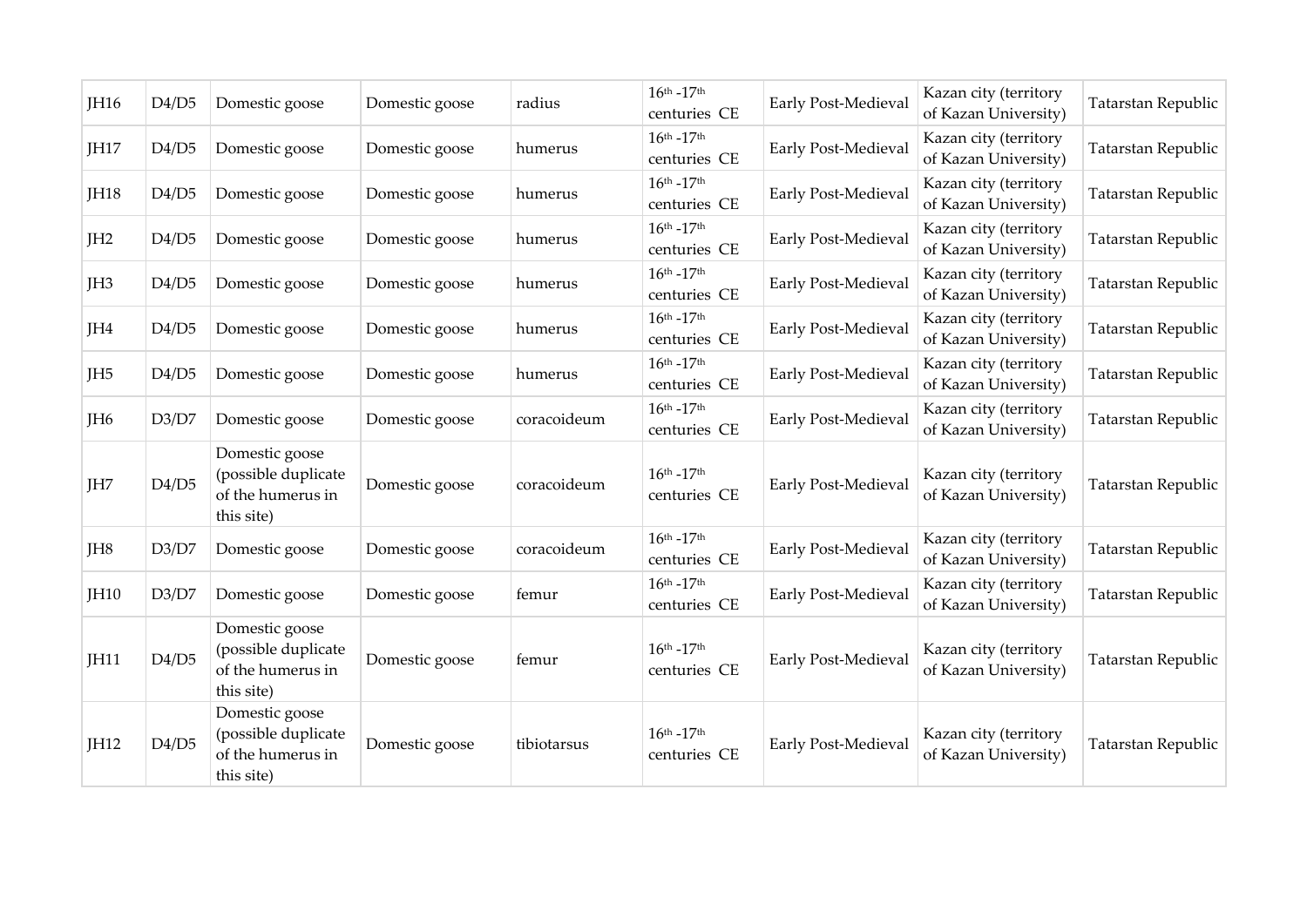| JH13        | D4/D5          | Domestic goose<br>(possible duplicate<br>of the humerus in<br>this site) | Domestic goose                        | tarsometatarsus | $16^{th} - 17^{th}$<br>centuries CE               | Early Post-Medieval                  | Kazan city (territory<br>of Kazan University) | <b>Tatarstan Republic</b> |  |
|-------------|----------------|--------------------------------------------------------------------------|---------------------------------------|-----------------|---------------------------------------------------|--------------------------------------|-----------------------------------------------|---------------------------|--|
| <b>IH14</b> | D4/D5          | Domestic goose<br>(possible duplicate<br>of the humerus in<br>this site) | Domestic goose                        | carpometacarpus | $16^{th} - 17^{th}$<br>centuries CE               | Early Post-Medieval                  | Kazan city (territory<br>of Kazan University) | Tatarstan Republic        |  |
| <b>IH61</b> | D3/D7          | Domestic goose                                                           | Domestic goose                        | femur           | $16^{th} - 18^{th}$<br>centuries CE               | Early Post-Medieval                  | Cheboksary city                               | Chuvash Republic          |  |
| JH62        | D3/D7          | Domestic goose                                                           | Domestic goose                        | humerus         | $16^{th} - 18^{th}$<br>centuries CE               | Early Post-Medieval                  | Cheboksary city                               | Chuvash Republic          |  |
| <b>IH64</b> | D3/D7          | Domestic goose                                                           | Domestic goose                        | tibiotarsus     | $16^{th} - 18^{th}$<br>centuries CE               | Early Post-Medieval                  | Cheboksary city                               | Chuvash Republic          |  |
| JH45        | D4/D5          | Domestic goose                                                           | Domestic goose/<br>Wild greylag goose | tibiotarsus     | first half of 16th<br>century CE                  | Early Post-Medieval                  | Pskov city (New Torg<br>location)             | Pskov Region              |  |
| JH46        | D4/D5          | Domestic goose                                                           | Domestic goose/<br>Wild greylag goose | tibiotarsus     | first half of 16th<br>century CE                  | Early Post-Medieval                  | Pskov city (New Torg<br>location)             | Pskov Region              |  |
| <b>IH54</b> | D3/D7          | Domestic goose                                                           | Domestic goose                        | humerus         | $17^{\text{th}} - 18^{\text{th}}$<br>centuries CE | <b>Early Post-Medieval</b>           | Elabuga hillfort                              | Tatarstan Republic        |  |
| <b>IH55</b> | D3/D7          | Domestic goose                                                           | Domestic goose                        | tibiotarsus     | $17th - 18th$<br>centuries CE                     | Early Post-Medieval                  | Elabuga hillfort                              | Tatarstan Republic        |  |
| <b>IH65</b> | D4/D5          | Domestic goose                                                           | Domestic goose                        | humerus         | 17 <sup>th</sup> century CE                       | <b>Early Post-Medieval</b>           | Sviyazhsk                                     | Tatarstan Republic        |  |
| <b>IH66</b> | D4/D5          | Domestic goose                                                           | Domestic goose                        | tibiotarsus     | $17th$ century CE                                 | Early Post-Medieval                  | Sviyazhsk                                     | Tatarstan Republic        |  |
| <b>IH58</b> | F <sub>6</sub> | Domestic goose/<br>Wild greylag goose                                    | Domestic goose                        | furcula         |                                                   | 18th century CE   Late Post-Medieval | Kazan Kremlin                                 | Tatarstan Republic        |  |
| <b>IH59</b> | D4/D5          | Domestic goose                                                           | Domestic goose                        | humerus         |                                                   | 18th century CE Late Post-Medieval   | Kazan Kremlin                                 | Tatarstan Republic        |  |
| <b>IH60</b> | D4/D5          | Domestic goose                                                           | Domestic goose                        | humerus         |                                                   | 18th century CE   Late Post-Medieval | Kazan Kremlin                                 | Tatarstan Republic        |  |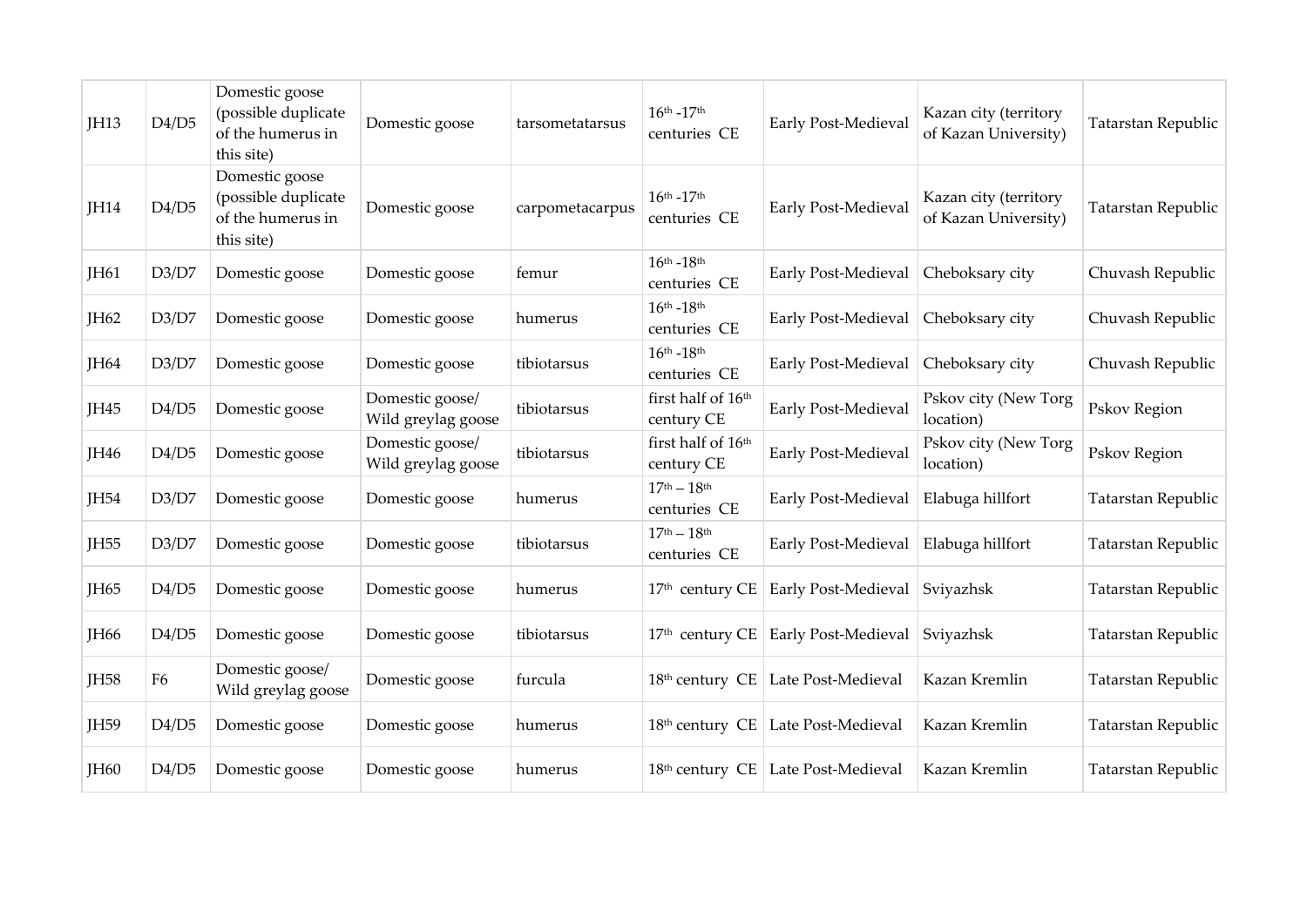**Table S2.** Variable nucleotide sites in the concatenated 204 base pairs of the mitochondrial control region haplotypes discovered among ancient domestic goose samples from Russian archaeological sites. Haplotypes FAB1, Fa3, Fa5 and Fa6 belong to another species, the taiga bean goose (*Anser fabalis fabalis*), but were discovered among the morphologically identified domestic/wild greylag goose subfossil bones.

**Position** 

| Haplotype |  | 2 5 13 14 19 25 26 35 38 41 44 71 86 89 91 92 97 102 103 109 113 118 121 135 142 155 168 169 172 178                                                                                                                          |  |  |  |  |  |  |  |  |  |  |  |  |  |  |
|-----------|--|-------------------------------------------------------------------------------------------------------------------------------------------------------------------------------------------------------------------------------|--|--|--|--|--|--|--|--|--|--|--|--|--|--|
| D4/D5     |  | TAGCCGACAGACATTAACTCTCAGTTCTCT                                                                                                                                                                                                |  |  |  |  |  |  |  |  |  |  |  |  |  |  |
| D3/D7     |  | where the contract of the contract of the contract of the contract of the contract of the contract of the contract of the contract of the contract of the contract of the contract of the contract of the contract of the con |  |  |  |  |  |  |  |  |  |  |  |  |  |  |
| F6        |  | . T T G A G C C C                                                                                                                                                                                                             |  |  |  |  |  |  |  |  |  |  |  |  |  |  |
| F11       |  |                                                                                                                                                                                                                               |  |  |  |  |  |  |  |  |  |  |  |  |  |  |
| FAB1      |  | AGATTAGT. . GT. . CGGTCTCTCAC. TCTC                                                                                                                                                                                           |  |  |  |  |  |  |  |  |  |  |  |  |  |  |
| Fa3       |  | AGATTAGT. . GT. . CGGTCTCTCAC. T. TC                                                                                                                                                                                          |  |  |  |  |  |  |  |  |  |  |  |  |  |  |
| Fa5       |  | AGATTAGT. .GT. .C. GTCTCTCAC. TCTC                                                                                                                                                                                            |  |  |  |  |  |  |  |  |  |  |  |  |  |  |
| Fa6       |  | A . A T T A G T G T C G G T C T C T C A C . T . T C                                                                                                                                                                           |  |  |  |  |  |  |  |  |  |  |  |  |  |  |
|           |  |                                                                                                                                                                                                                               |  |  |  |  |  |  |  |  |  |  |  |  |  |  |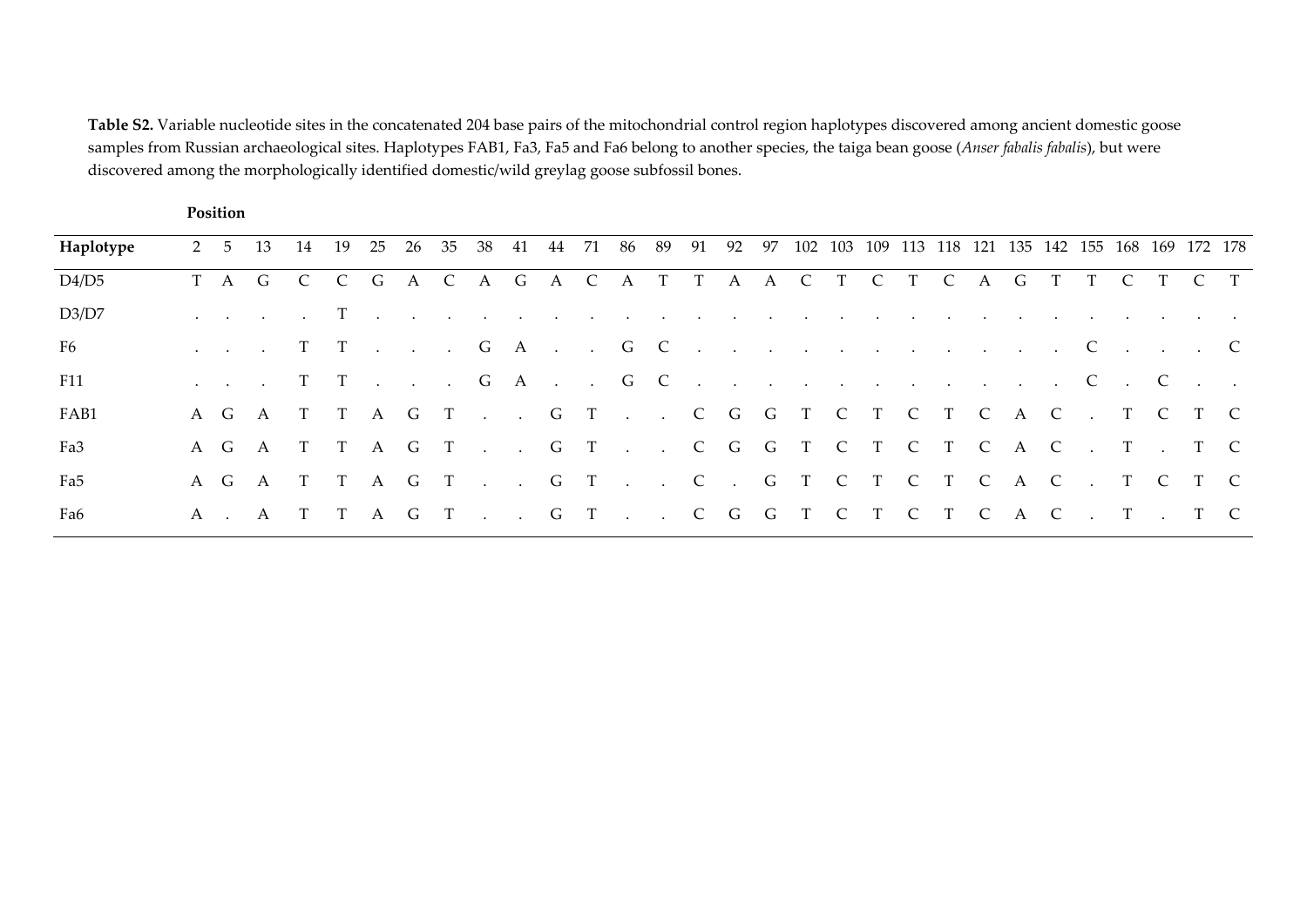## **Text S1.** Archaeological and historical context of the samples

## **1. Archaeological record**

Based on bird bones from archaeological sites from the European part of Russia and Ukraine, it can be concluded that the first authentic appearance and existence of domestic geese in this area occurred in the 6<sup>th</sup> century BCE - 4th century CE in the northern Black Sea region [3-6]. In this area, ancient Greek city-colonies (Olbia, Phanagoria, Tanais, etc.) and states such as the Bosporan kingdom existed [7]. The archaeological remains of domestic goose can be found in many Medieval settlements, both urban and rural, in Ukraine, Belarus and the European part of Russia, with the exception of the northern regions [4-6,8-13]. In western Siberia, the domestic goose appeared at the end of the  $16<sup>th</sup>$  century and at the beginning of the  $17<sup>th</sup>$  century as a result of the Russian colonisation of Siberia and the establishment of large trade settlements [14-15].

## **2. Historical context**

#### *2.1. Local goose breeds in the vicinity of the Tatarstan Republic*

In some remote villages inhabited by Udmurts and Maris up to the 1970s, the breeding of strictly local geese took place, which had the appearance and behavioural characteristics of greylag geese *(Anser anser*) [16]. These geese flew very well, had very good parenting skills, laid eggs and incubated them without human help, the colour of feathers and the body size was the same as that of wild geese and these geese also made flights far from home [16]. But over the past 50 years, apparently, the practice of breeding these geese has not survived. In the Urals, at the end of the 17<sup>th</sup> century, the Shadrin breed was established on the basis of interbreeding of local wild geese and a local breed of domestic goose [17]. This breed did not experience the inflow of genes from other breeds of geese. Only small numbers of this breed currently survive [17].

A very interesting breed of geese was created in the 19th century in the Pskov Region, called the Pskov bald goose [17]. It was obtained as a result of crossing local domestic geese with wild greater white-fronted geese (*A. albifrons*). The average goose has a horizontal body, red-orange legs and bill, a blue or light-grey plumage with a white spot on the forehead [17].

# *2.2. Practices of egg and gosling collection*

Extensive data exist in the historical and ornithological literature about collecting goose eggs and catching goslings for their further rearing in captivity in Ukraine, Russia and Kazakhstan. In the middle of the 16th century, Miehalonis Litnani [18] reported on the practice of collecting wild goose eggs to obtain goslings for captive rearing in the Dnieper Region of Ukraine. P.I. Rychkov [19] describes that in the middle of the 18th century, the inhabitants of the new fortresses in Orenburg Province caught goslings of the greylag goose, and raised them together with domestic geese. In the Urals, at the end of the 19<sup>th</sup> century and the first third of the 20<sup>th</sup> century, the Bashkirs practised collection of wild greylag goose eggs and putting them under domestic geese in order to produce goslings [20]. Rearing of goslings of grey geese caught from the wild was also practised in the first third of the  $20<sup>th</sup>$  century in several regions of Kazakhstan [21,22]. The most widespread captive breeding of the wild greylag geese from eggs and catching of small goslings took place in the south of western Siberia, particularly in the Barabinsk Area (steppe) [22,23]. Quite recently, in the 1950s and 1970s, in the north of the Arkhangelsk Region and in the west of the Komi Republic, the local people practised catching goslings of the taiga bean goose (*A. fabalis*) for captive breeding [24,25]. Ornithologists and naturalists of the 19<sup>th</sup> and early 20<sup>th</sup> centuries noted that the locals of the Baikal and Amur Regions caught goslings of swan goose (*A. cygnoid*) for captivity, in which they were quickly tamed and kept until autumn [26,27].

## *2.3. Bean geese in the Tatarstan Republic*

According to ornithological studies in the 19<sup>th</sup> and 20<sup>th</sup> centuries in the Middle Volga Region, the bean goose was a numerous migrating goose [28-33]. The numbers of various bean goose taxa varied considerably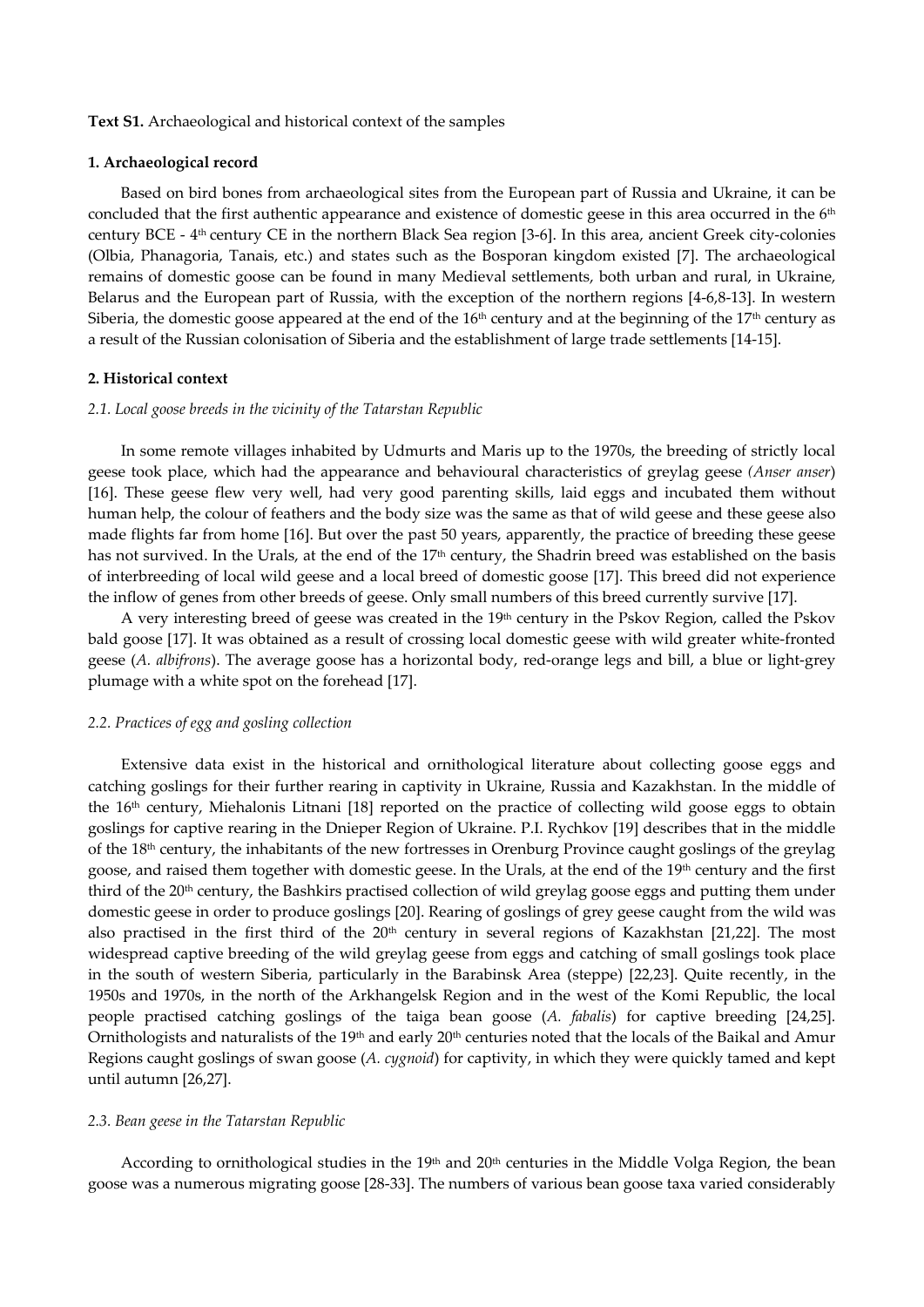between years in the Middle Volga Region at the end of the 19<sup>th</sup> century and the first third of the 20<sup>th</sup> century. So in the early 1890s, the tundra bean goose (*Melanonyx segetum* = *A. fabalis rossicus*) predominated to a considerable extent, with the main range spanning between Kazan and the Kama River and along the valley of this river. The taiga bean goose (*Melanonyx arvensis* = *A. fabalis fabalis*) occurred in small numbers with the main migration route following the Volga River [30]. By the late 1920s and early 1930s, in the same area, migratory flocks of the taiga bean goose (*M. arvensis* = *A. f. fabalis*) prevailed, and the numbers of the tundra bean goose (*M. segetum* = *A. f. rossicus*) were significantly smaller [31].

Monitoring of the spring migration (April-May) of the bean goose in the Tatarstan Republic (2016 - 2017) showed that the tundra bean goose (*A. f. rossicus*) predominated in the years 2016 (94.5 %) and 2017 (93.4 %) with taiga bean goose (*A. f. fabalis*) constituting 5.5 % and 6.6 %, respectively [34]. The taiga bean goose has a flyway along the valley of the Volga River to Kazan, and then along the valleys of the Ashit, Kazanka and Miesha Rivers and to the Vyatka River and along its valley northwards. The main flyway of the tundra bean goose goes from south of Kazan to the Kama River, and then along its valley eastwards and northeastwards. Fifteen bean geese obtained during the spring hunt in 2015 - 2017 from different parts of the Tatarstan Republic were also examined and morphologically identified. Of these, tundra bean goose comprised 14 specimens (93.3 %) and one specimen (6.7 %) was the typical taiga bean goose. Thus, both the taiga and the tundra bean goose migrate across the Middle Volga Region and have done so in the past.

# **References**

- 1. Heikkinen, M.E.; Ruokonen, M.; Alexander, M.; Aspi, J.; Pyhäjärvi, T.; Searle, J.B. Relationship between wild greylag and European domestic geese based on mitochondrial DNA. *Anim. Genet.* **2015***, 46*, 485-497.
- 2. Honka, J.; Kvist, L.; Heikkinen, M.E.; Helle, P.; Searle, J.B.; Aspi, J. Determining the subspecies composition of bean goose harvests in Finland using genetic methods. *Eur. J. Wildl. Res.* **2017***, 63*, 19.
- 3. Voinstvensky, M.A. *Ornithofauna of Olbia. Archaeological Sites of Ukraine. No 7* (in Ukrainian); Institute of Archeology: Kiev, Ukraine, 1958.
- 4. Voinstvensky, M.A. *Fossil Avifauna of Ukraine* (in Russian); The Natural Environment and the Fauna of the Past: Kiev, Ukraine, 1967.
- 5. Burchak-Abramovich, N.I.; Tsalkin, V.I. To the knowledge of the avifauna of South Ukraine, Crimea and the Don Region (according to archaeological materials) (in Russian). *Bulletin of the Moscow Society of Naturalists (Biological series)* **1971***, 76*, 54-63.
- 6. Umanskaya, A.S. *Domestic Birds from Archaeological Sites of Ukraine* (in Russian); Natural Environment and Fauna of the Past: Kiev, Ukraine, 1972.
- 7. Koshelenko, G.A.; Kruglikova, I.T.; Dolgorukov, V.S., Eds. *Ancient States of the Northern Black Sea Littoral* (in Russian); Archeology of the USSR, Nauka: Moscow, Russia, 1984.
- 8. Burchak-Abramovich, N.I.; Tsalkin, V.I. Birds from archaeological excavations in the Moscow Kremlin (in Russian). *Bulletin of the Moscow Society of Naturalists (Biological series)* **1969***, 74*, 49-53.
- 9. Burchak-Abramovich, N.I.; Tsalkin, V.I. Materials for the study of European birds of RSFSR (according to archaeological sites) (in Russian). *Bulletin of the Moscow Society of Naturalists (Biological series)* **1972***, 77*, 51-59.
- 10. Bryuzgina (Umanskaya), A.S. Late Anthropogenic Birds from the Ukraine and Contiguous Territories (Primarily Based on Materials from Archeological Sites) (in Russian). Thesis for a Candidate of Biological Science, Institute of Zoology, Kiev, 1975.
- 11. Askeyev, I.V.; Galimova, D.N.; Askeyev, O.V. Birds of the Middle Volga Region during the V XVIII centuries AD (according to archaeological excavations) (in Russian). *Volga River Region Archaeology (Zhurnal Povolzskaya Arkheologiya)* **2013***, 3*, 116-144.
- 12. Galimova, D.N.; Askeyev, I.V.; Askeyev, O.V. Bird remains from 5th 17th century AD archaeological sites in the Middle Volga region of Russia. *Int. J. Osteoarchaeol.* **2014***, 24*, 347-357.
- 13. Gorobets, L.; Kovalchuk, O. Birds in the medieval culture and economy of the East Slavs in the 10-13th centuries AD. *Environ. Archeol.* **2017***, 22*, 147-165.
- 14. Nekrasov, A.E. *Bone Remains of Birds from the Holocene Locations of the Urals and Western Siberia* (in Russian); Quaternary paleozoology in the Urals: Yekaterinburg, Russia 2003.
- 15. Martynovich, N.V. Birds of "Gold-Fired" Mangazeya (in Russian). *Zoological Journal* **2013***, 92*, 1129-1135.